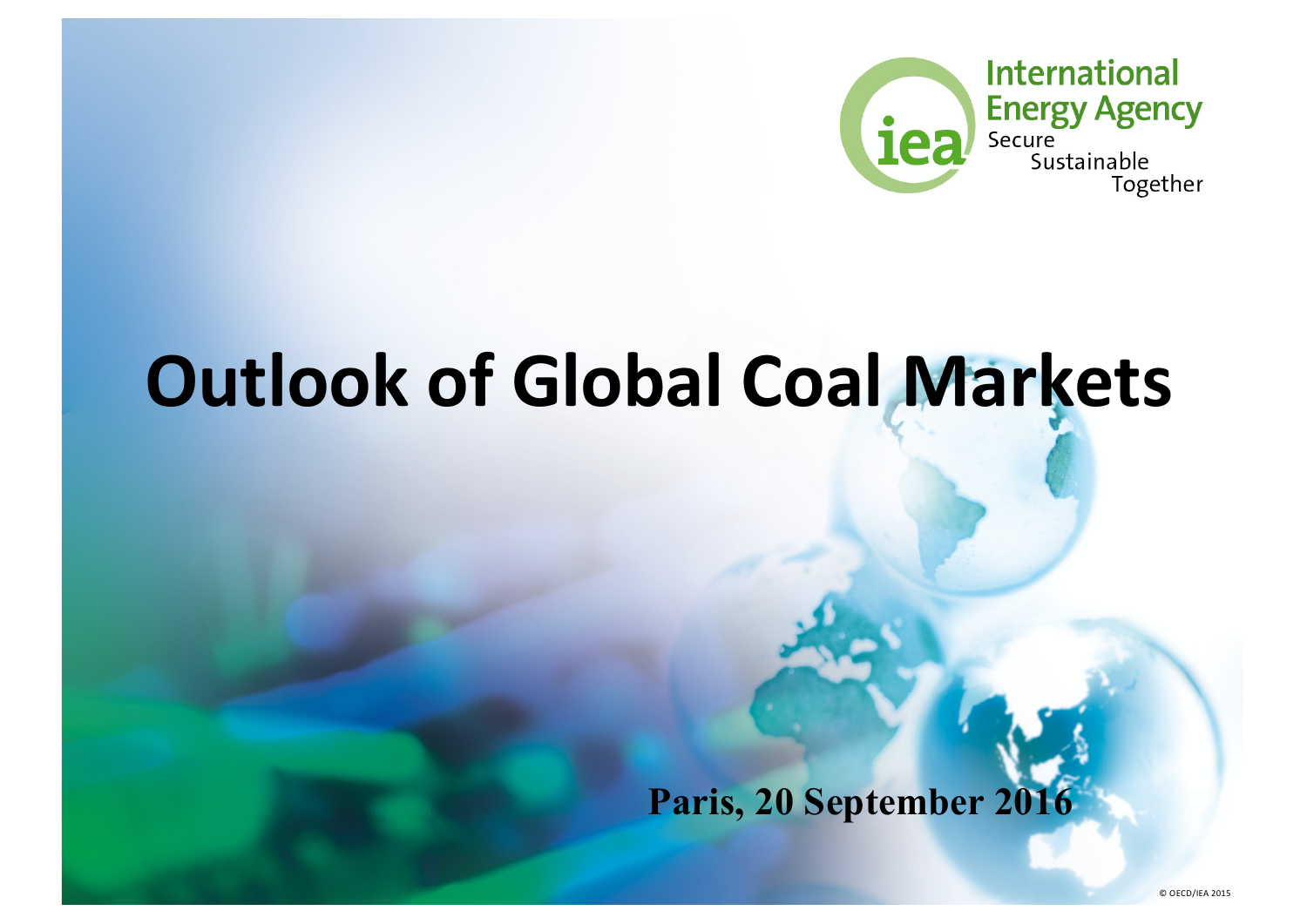#### **Coal in today's energy system**

- The importance and implication of coal today
	- Ø *Main energy source for electricity, steel and cement production*
	- Ø *Important for economic & social development & energy security*
	- Ø *Produces almost 50% of CO2 emissions & is a key source of air pollution*
- **China is at the center of the coal world** 
	- **► Responsible for 80% of rise in coal use since 2000 & now half global use**
	- Ø *Is world's top coal producer and – until recently – largest importer*
- After a decade of 4% growth, global coal use halted in 2014, declined in 2015 and will probably do in 2016
	- After being at decade lows on a glut of supply & tepid demand
- The COP-21 Paris Agreement raises important questions for coal

ieal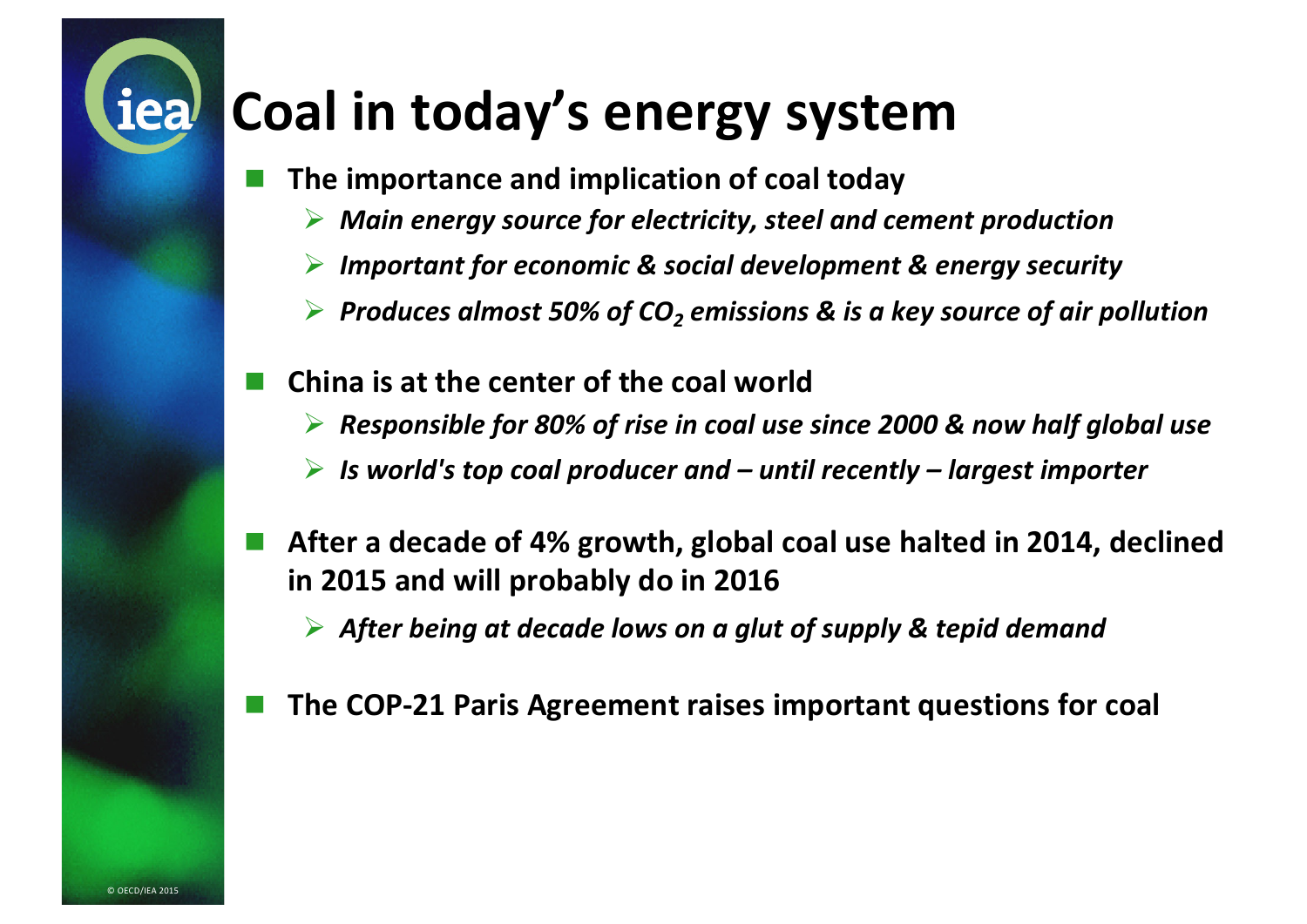

#### Coal price spike. Will it last?



**CIF Prices in North West Europe (ARA)** 

After being at decade lows pushed down by oversupply and weak demand, Chinese policy changes has driven prices up recently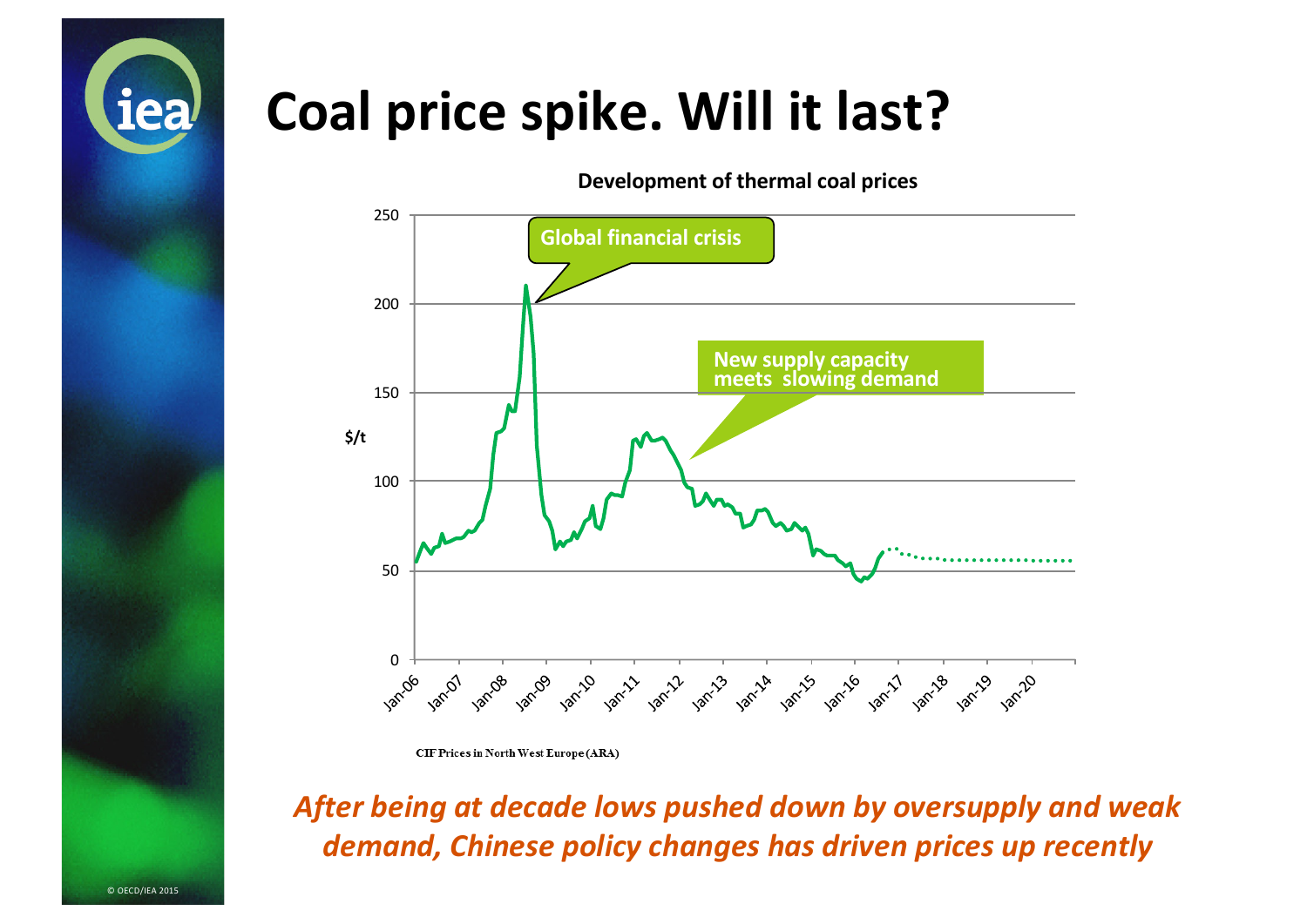

## There is no "second" China waiting to drive global coal use

1 000 2 000 3 000 4 000 5 000 Mtce 6 000 2000 2002 2004 2006 2008 2010 2012 2014 2016 2018 2020 Mtce **World China India Southeast Asia United States European Union Rest of world** 

Global coal demand by region (historical and forecast)

**Strong growth in coal use in India & Southeast Asia offset declines in the** *EU* **& the US, but does not match the rise seen over last decade in China**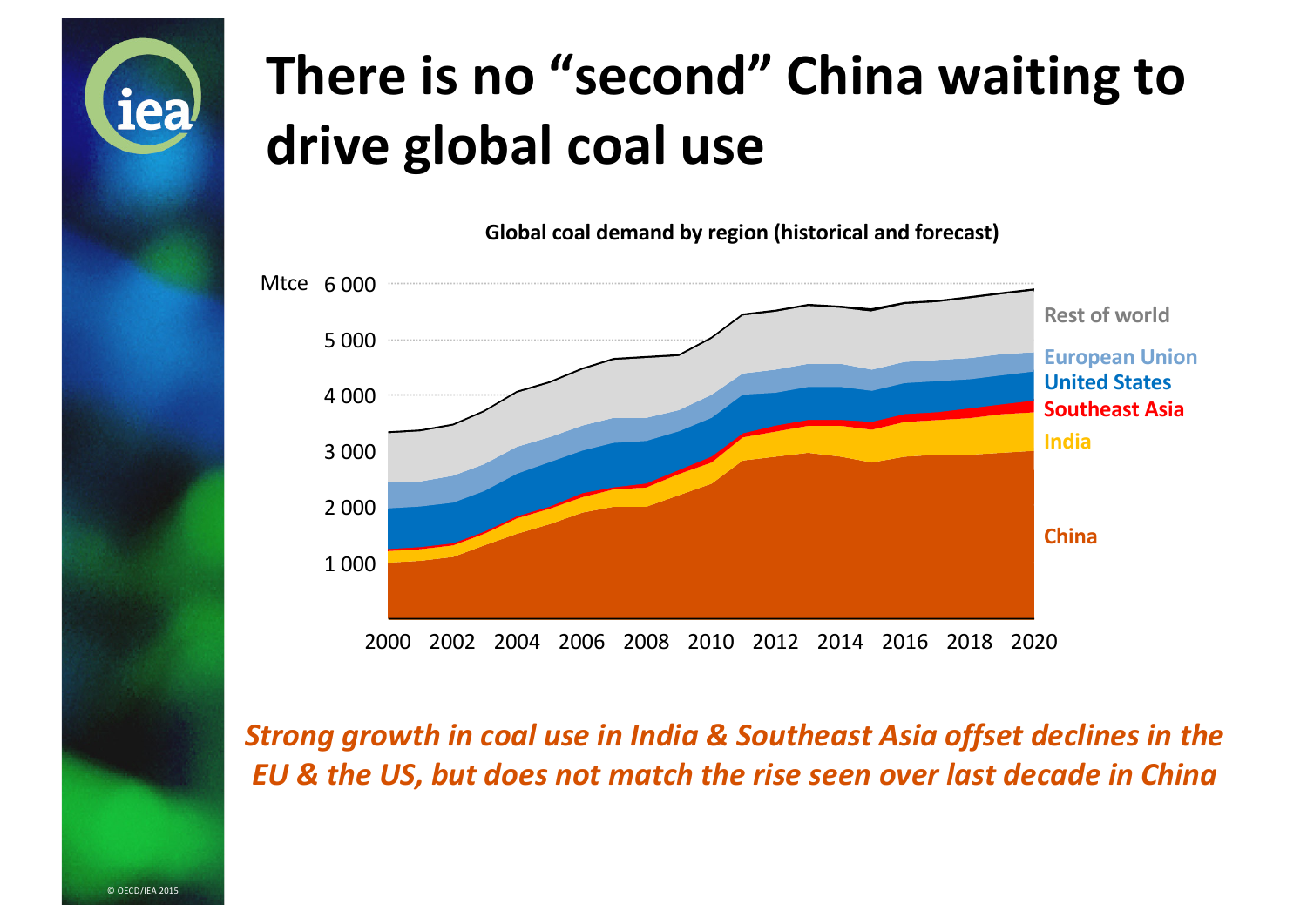

#### **Coal, an Asian affair?**



**Coal growth slows at less than 0.5% per year on average: China, Europe** and US will see a decline in coal demand in the long-term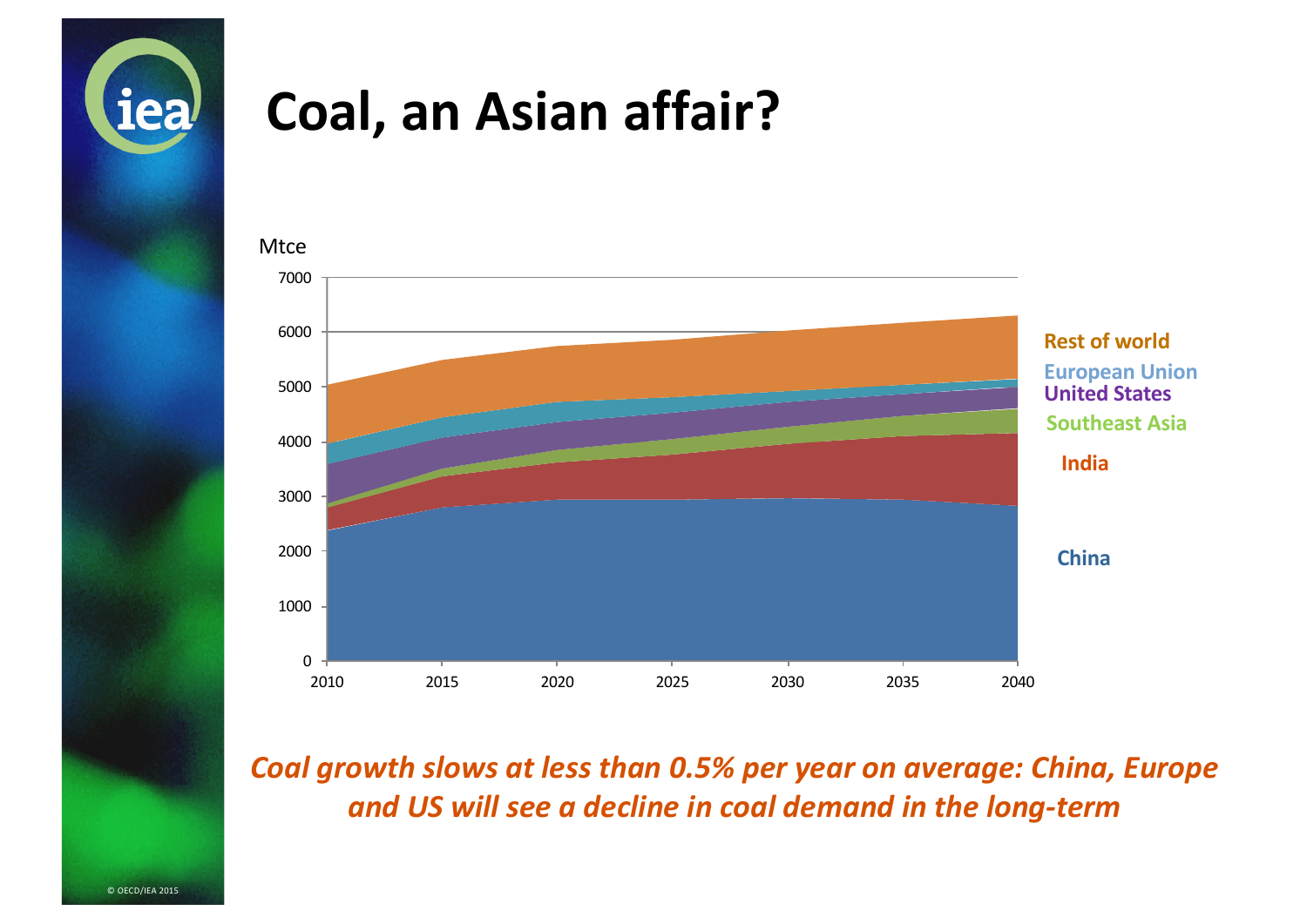

### **Has coal use in China already peaked?**

**Coal-based power generation declined in 2014-15** 



*China's coal use may have already peaked, reflecting the gradual economic rebalancing & further growth in low-carbon sources of power*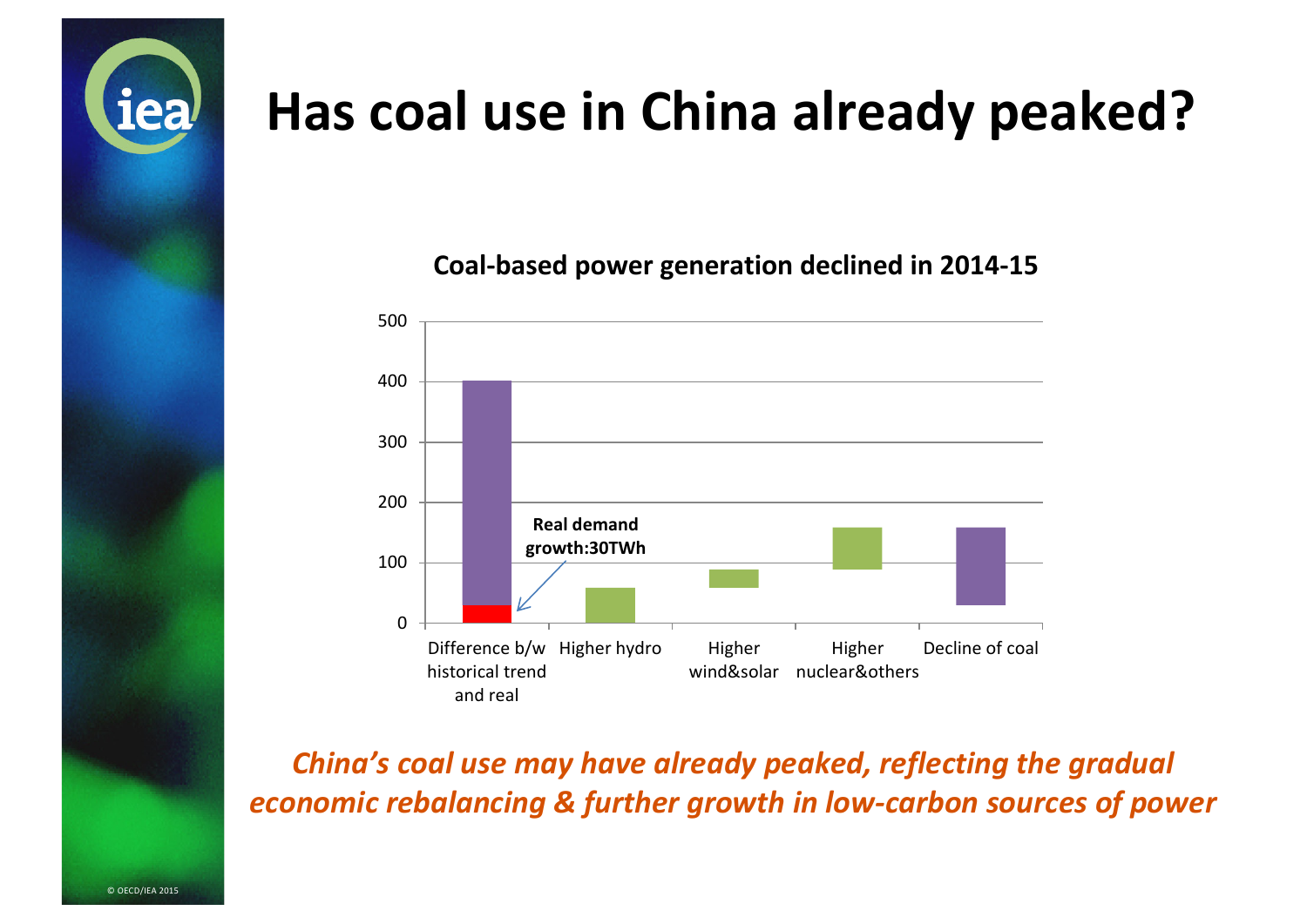

### **Responses to air pollution will shape** coal's future

**Breakdown of local air pollutants in China** 



*While China is taking commendable steps to tackle the problem, burning* coal remains the major source of local air pollution in the country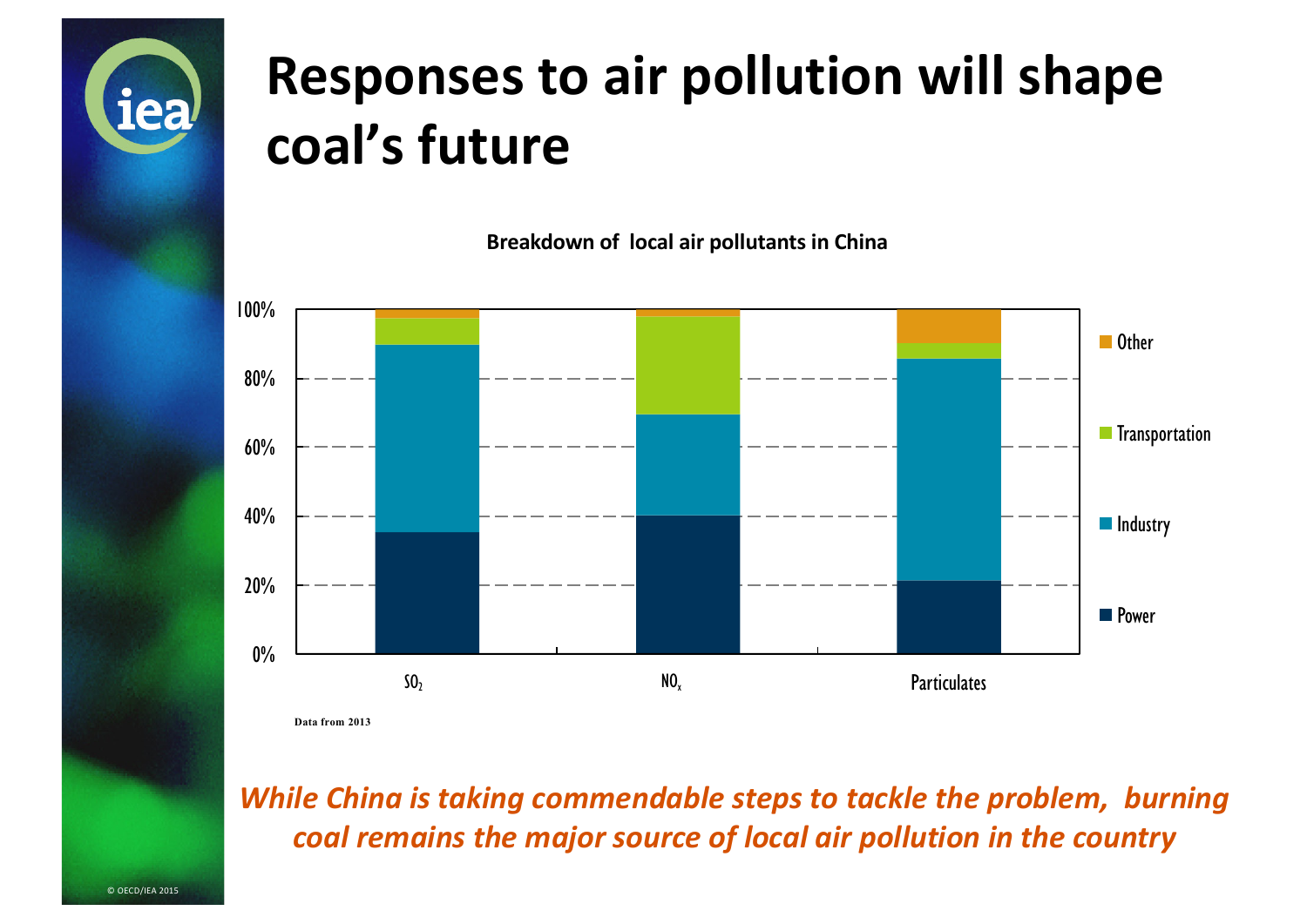

### Australia pushes ahead as the world's largest exporter

**Coal exports from key countries** 



The four largest exporters represent more than 80% of seaborne coal trade; India overtakes China to become the world's largest importer

© OECD/IEA 2015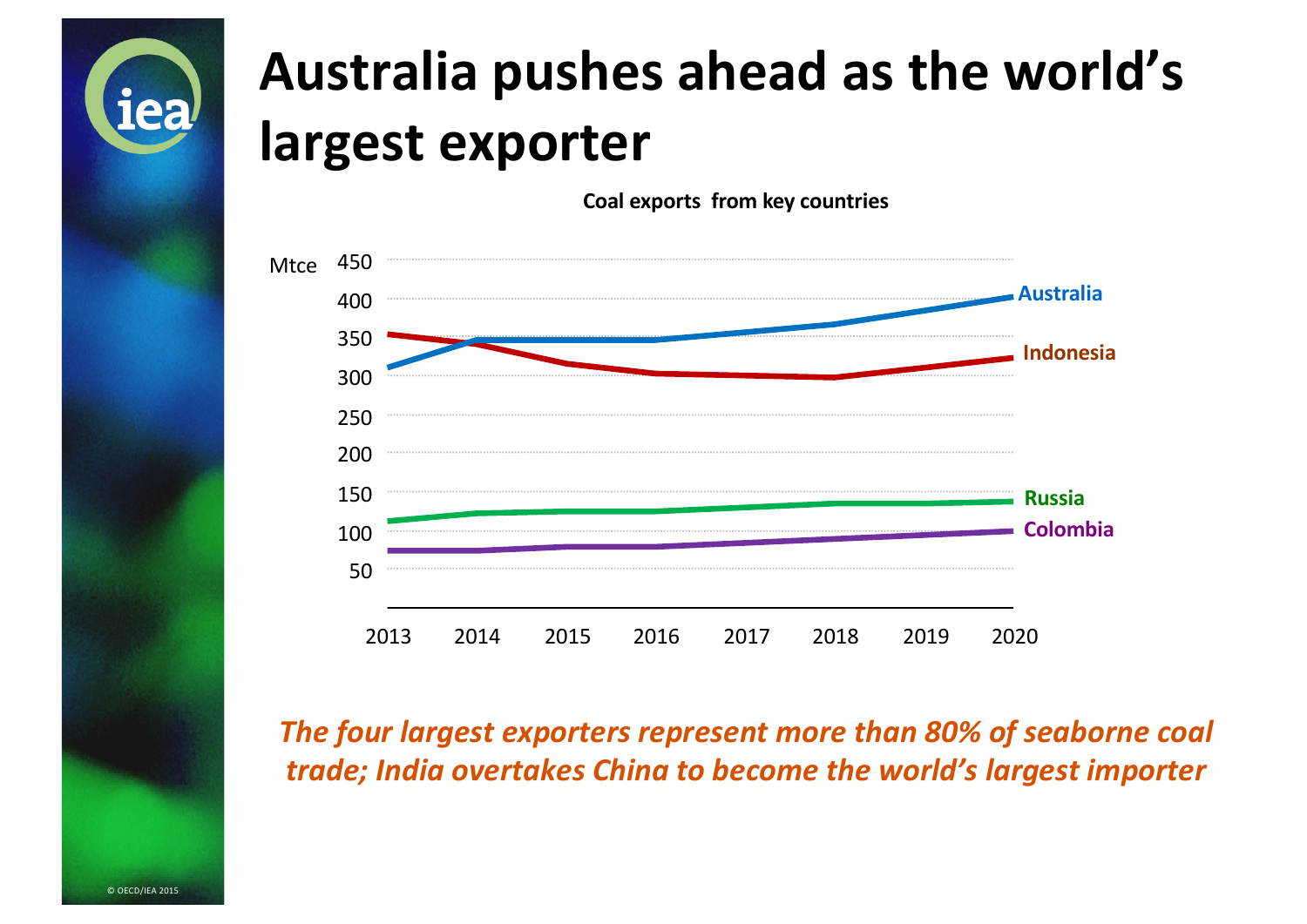

#### **Conclusions**

- Coal will remain an important part of the global energy mix **through 2020, but faces big challenges:**
	- $\triangleright$  Shifts in the policy landscape post COP-21
	- **► Rising concerns over pollution**
- Coal demand in China might have already peaked, with major **implications for global energy & climate trends**
- India & Southeast Asia are the new drivers of global coal demand, as the fuel plays a role in their economic & social development
- The long-term viability of the coal industry hinges on the **widespread uptake of clean technologies:**
	- **►** Urgent need to phase-out inefficient subcritical coal plants
	- Ø *Carbon capture & storage is a vital asset protection strategy*